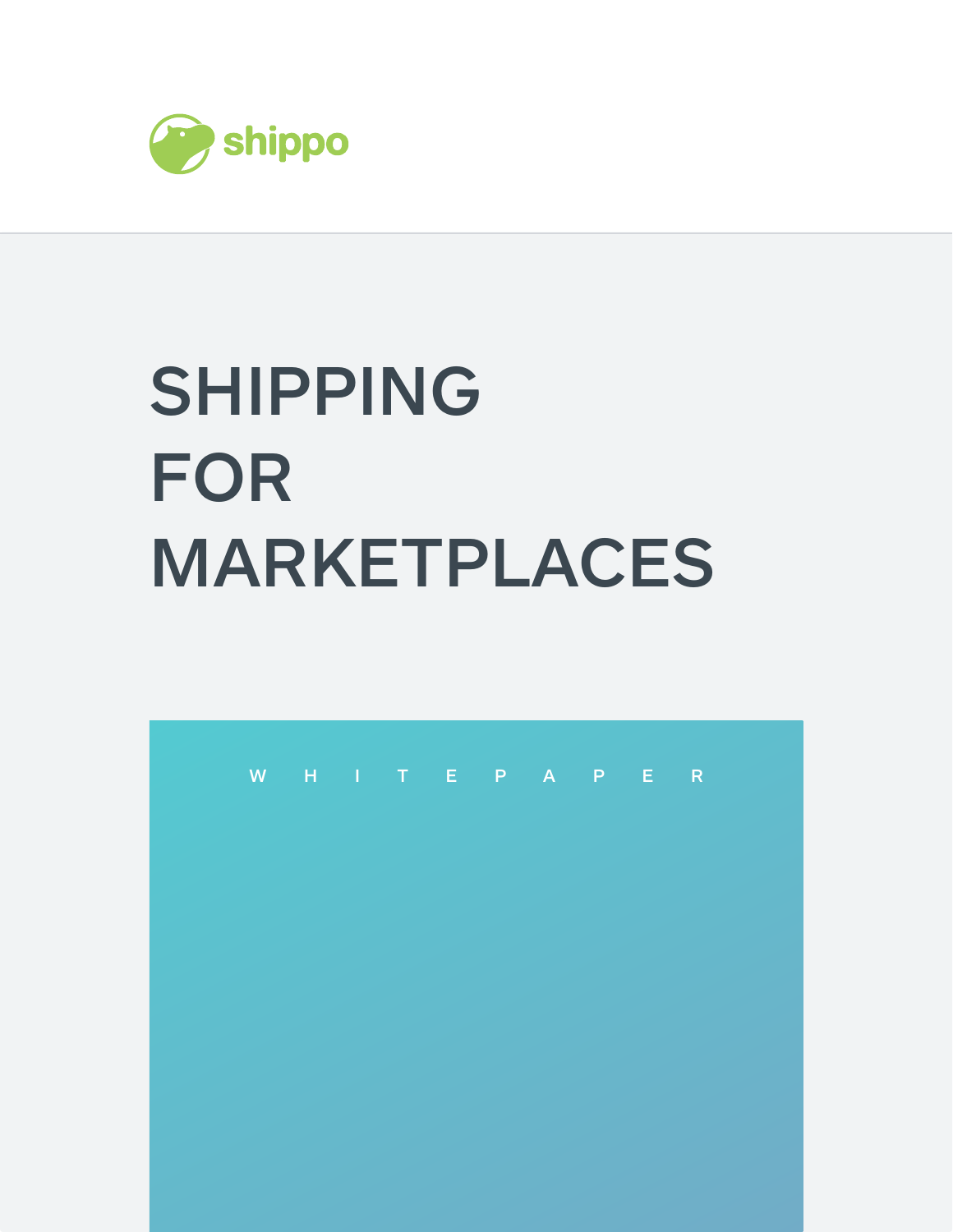# SHIPPING FOR MARKETPLACES

## What is this guide and who is it for?

Shipping is often thought of as a backroom operation—necessary, but a very isolated component of the marketplace. However, if you dive into the operations of great marketplaces, you will find that they've leveraged shipping throughout their businesses, tying together sellers, buyers and other marketplace components.

This is a guide for fast-growing C2C, B2C, and B2B marketplaces who have found product-market fit, but are looking for ways to better use data to control and optimize their operations. We will explore how you can leverage shipping to bring together:

- Sales
- Buyer experience
- Seller experience
- Customer support
- Fraud prevention

In each section you can expect to see examples of both simple and in-depth ways that you can add shipping to your operations, as well as questions to consider, and things to watch out for.

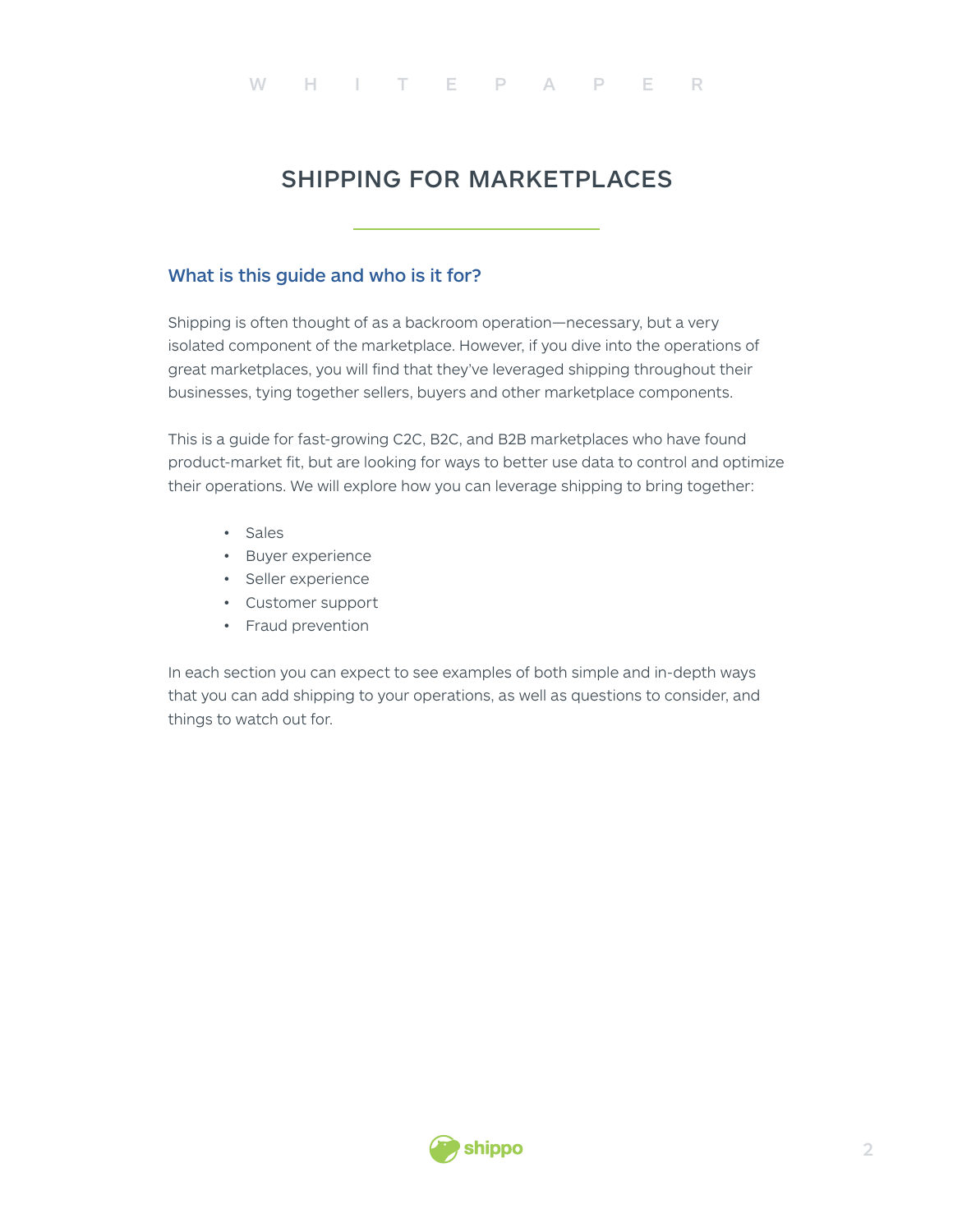# INCREASING SALES WITH STRATEGIC SHIPPING

You can increase sales from every customer in your marketplace in three ways:

- 1. Increase the number of items added to the shopping cart
- 2. Decrease cart abandonment
- 3. Increase conversions

The obvious way is to offer products that resonate with your target audience. But beyond that, marketplaces can leverage shipping to customers to buy more.

Customers care about shipping

## 6 of the 11 selections are shipping-related



What information or options are most important to you when going through an online check-out process? Please select all that apply. (Comscore US 2014)

A 2014 ComScore US Study found that the top three considerations for online shoppers during checkout are shipping related, with more than 80% of people citing free shipping as the most important factor while checking out.

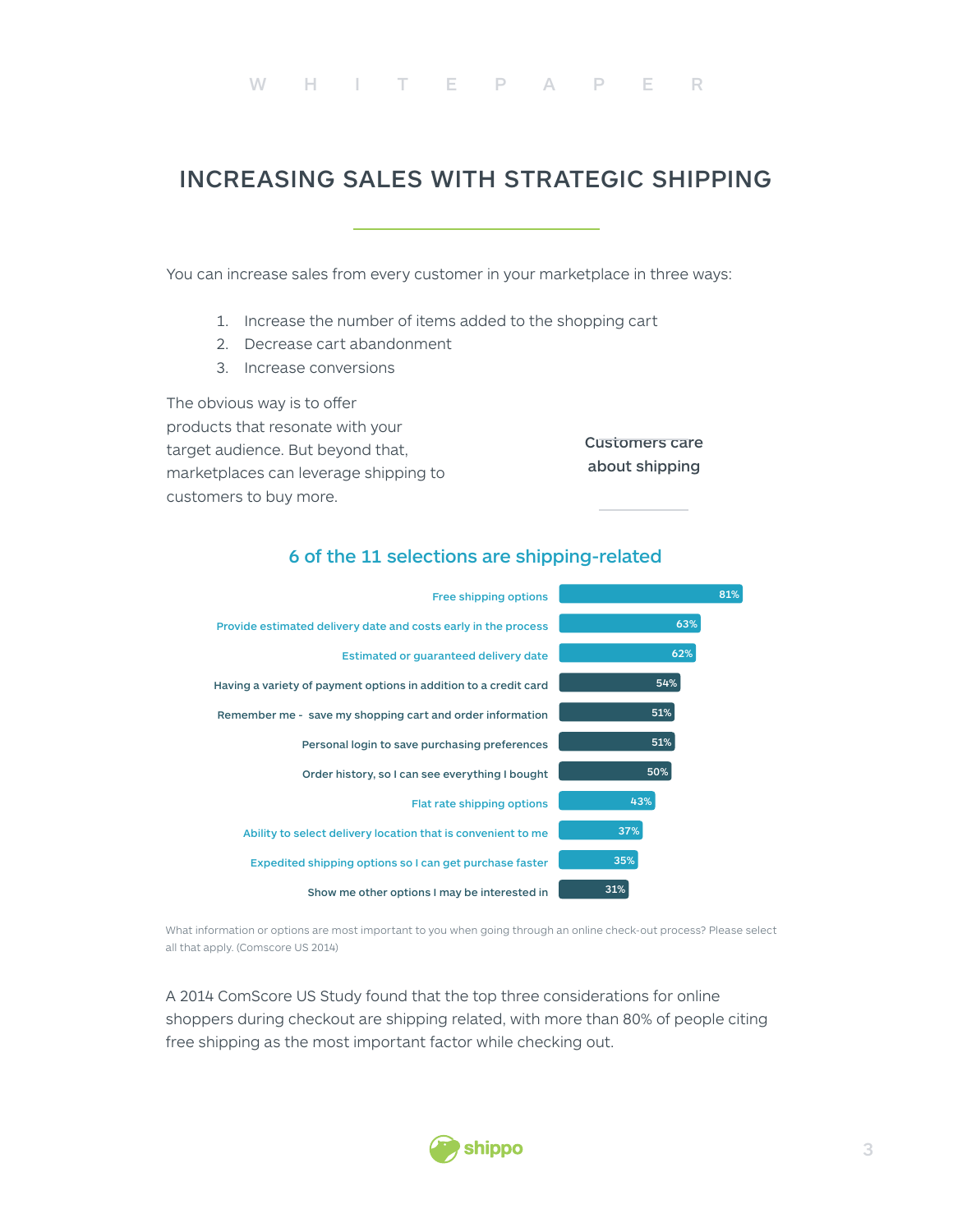#### WHITEPAPER

Beyond using shipping to incentivize customers to put items into their carts, not factoring shipping into the checkout process may also be causing cart abandonment.

> In fact, free shipping is so important to customers that 93% have taken actions to qualify for free shipping, 58% of whom added items to their cart specifically to qualify for free shipping.

# Shipping is the #1 reason for cart abandonment

| 58% | Shipping costs made the total purchase cost more than expected      |
|-----|---------------------------------------------------------------------|
| 57% | I wanted to get an idea of total cost with shipping for comparison  |
| 55% | I was not ready to purchase, wanted to save the cart for later      |
| 50% | My order value wasn't large enough to qualify for free shipping     |
| 37% | Shipping and handling costs were listed too late in the process     |
| 28% | Estimated shipping time was too long for the amount I wanted to pay |
| 28% | I didn't want to register/sign up just to purchase                  |
| 25% | My preferred payment options was not offered                        |
| 24% | I wanted to complete the purchase, but got distracted and forgot    |
| 23% | The checkout process was too long and/or confusing                  |
| 21% | Needed it within a timeframe, not enough shipping options offered   |
| 20% | I decided to pick it up in the store                                |
| 18% | There was no guaranteed to estimated delivery date                  |
| 17% | I couldn't remember my login information and couldn't checkout      |
| 15% | The return policy wasn't clear                                      |

When shopping online, have you ever placed items in the shopping cart or basket but then left the site without making a purchase? Please select all that apply and identify the top reason. (Comscore US 2014)

The Pulse of the Online Shopper Survey found that the number one reason shoppers abandoned their carts without purchasing items was shipping costs increasing the total purchase cost to more than they were expecting to pay.

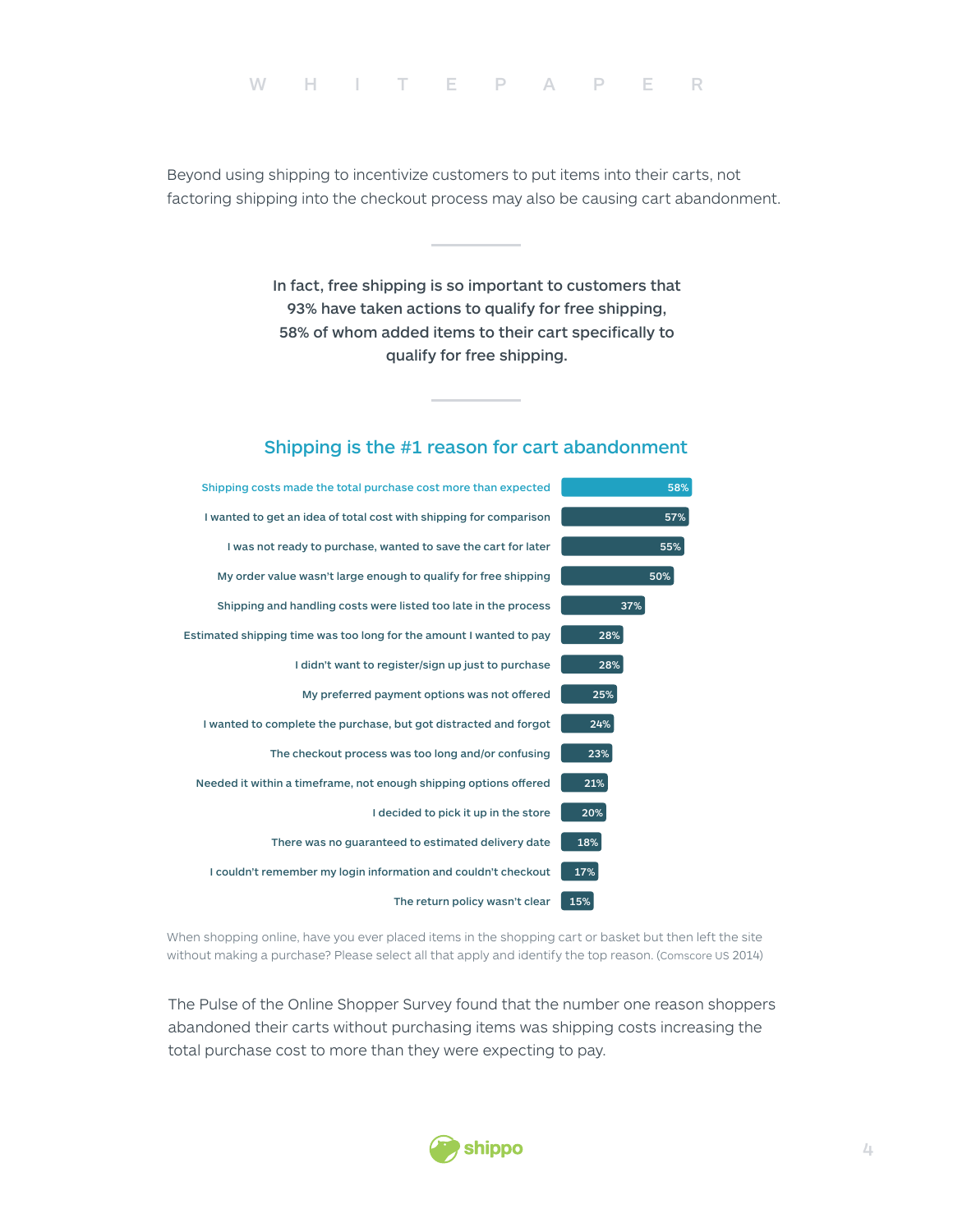We're about to show you many options to choose from, but don't be overwhelmed! Chances are, you already have the tools to make them happen. Majority of the work comes down to figuring out who your customers are, where they're getting stuck, and using shipping to help them make the decision.

# 1. Remove friction at checkout by offering several different shipping options

Diferent customers have diferent needs. Some may choose to pay for expedited delivery because they need their purchase for an event, while others may have no time constraints and opt for a cheaper (or free) delivery option. The most common shipping options range from same day delivery to economy ground, which usually takes about 5-7 days.

#### Never let shipping be an obstacle at checkout.

Here are three simple ways to ensure shipping is a seamless part of the online purchasing process.



#### Expected versus most often selected shipping options

— U.S.-based retailers (Comscore US 2016)

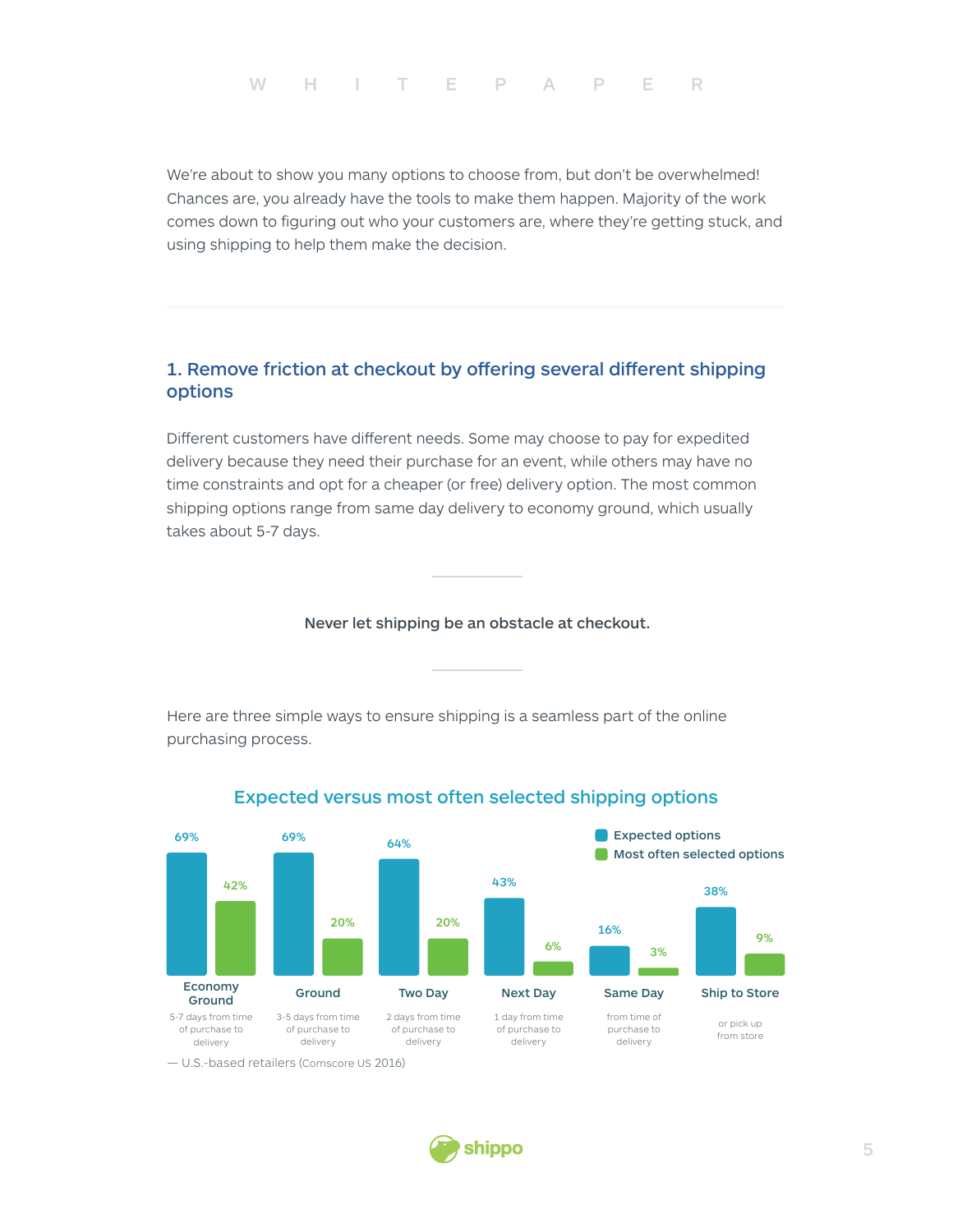Beyond being varied, shipping options should also be easy to understand. Take Amazon for example:

Note how Amazon calls out the specific delivery date that customers can expect their purchased items. They don't mention carriers, service levels or business days.

Displaying shipping this way at check out is beneficial for two reasons:



- 1. It sets clear expectations for customers, removing a potential hurdle.
- 2. Not displaying the carrier or service level gives sellers the flexibility to send the package with any shipping carrier, as long as the product gets there by the delivery date.

# 2. Allow customers to predict the delivery date and cost of shipping early in the online purchase process by offering flat rate shipping.

Flat rate shipping lets customers know of estimated delivery date and shipping costs up front. It can be incorporated in many diferent ways:

# **\$10 SHIPPING**

Take advantage of \$10 shipping for the month of April! Order any amount of wine and we will ship it to you for \$10. If you reorder any of the wines in your shipment within 30 days you will get an extra 5% discount on those wines.

Flat shipping as a marketing promotion or coupon.

\$5 SHIPPING - \$99 MINIMUM ORDER USE PROMO CODE DURING CHECKOUT | 36SPRING |

Flat shipping for a minimum order.

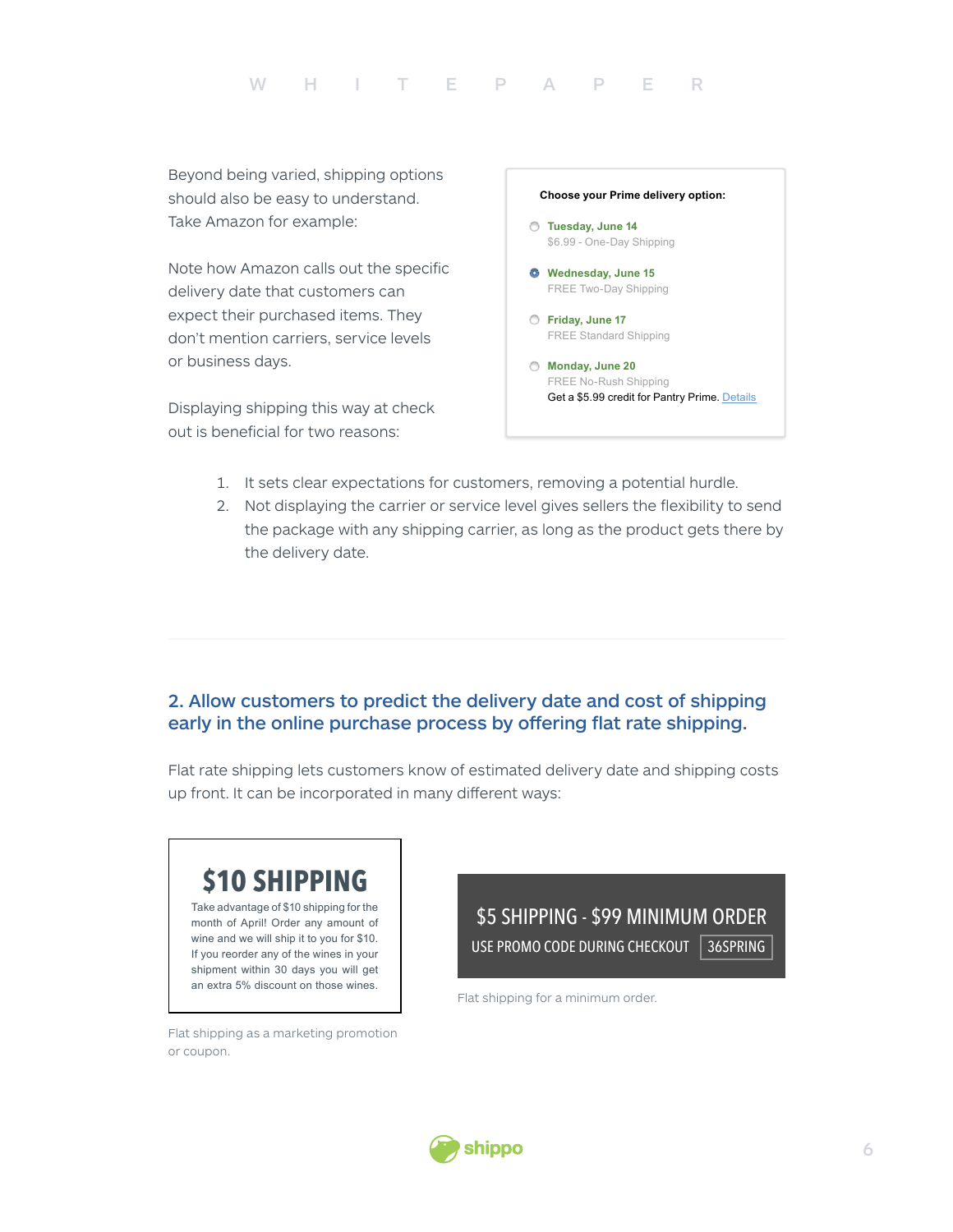#### WHITEPAPER

| Shipping Method & Estimated Arrival                         | Cost        |
|-------------------------------------------------------------|-------------|
| <b>Standard OVER \$100</b><br>(2-8 business days)           | <b>FRFF</b> |
| <b>Standard UNDER \$100</b><br>(2-8 business days)          | \$7         |
| <b>Express</b><br>(2 business days)                         | \$15        |
| <b>Next Business Day</b><br>(on order placed before 1p PST) | \$25        |

In order to calculate flat shipping costs, you need to identify some basic shipping information, know the average cart size and understand your customers and their purchasing patterns.

Flat shipping for each service level and estimate arrival.

# 3. Use "free shipping" to incentivize customers to purchase more and purchase now.

Free shipping is the most important factor for customer when they are checking out online and the majority of them are willing to add more items to their cart in order to qualify for free shipping.

## Customers are willing to do many things to quality for free shipping



Which of the following actions, if any, have you taken in order to qualify for free shipping? Please select all that apply. (Comscore US 2014)

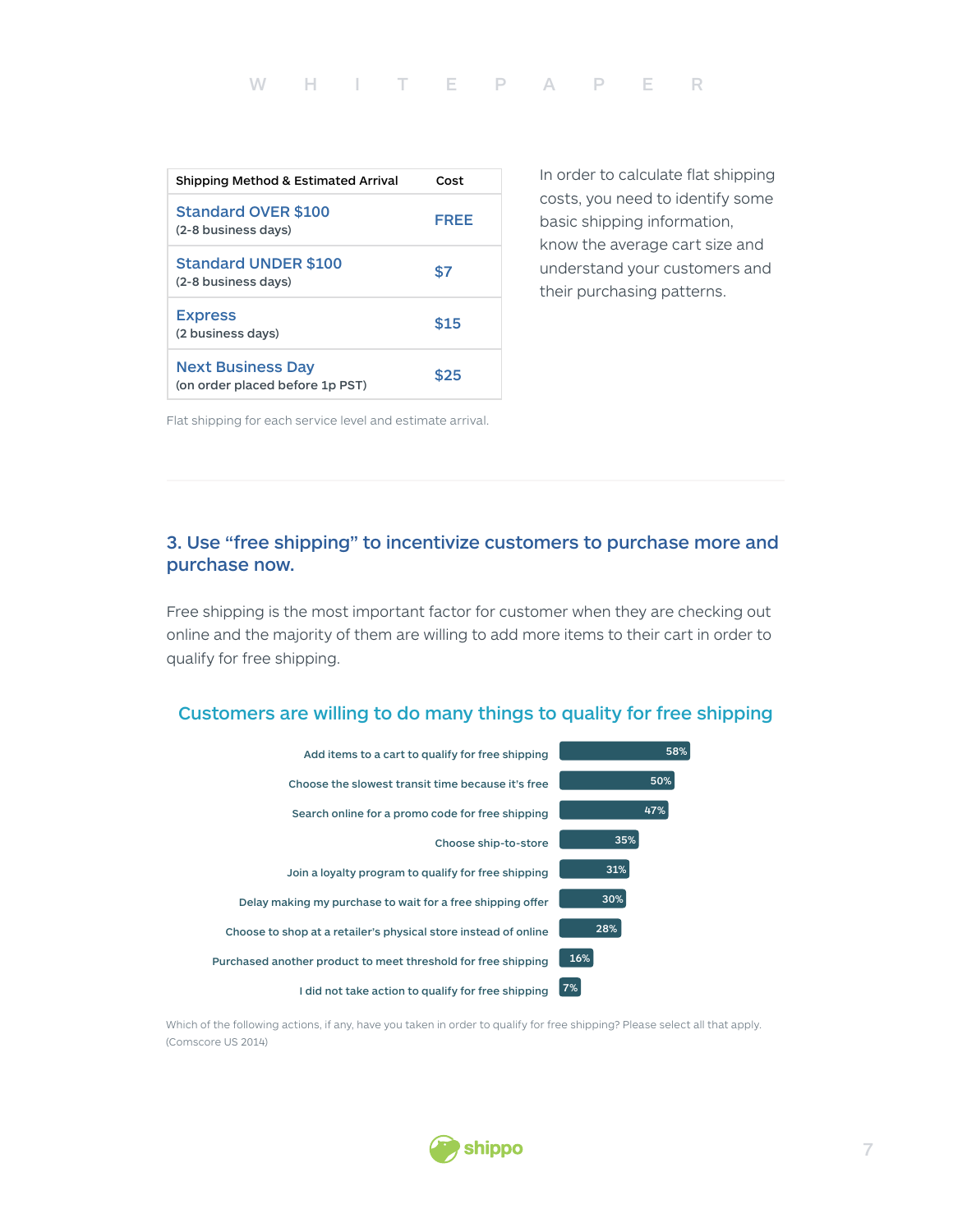The ComScore US Study highlights how free shipping can be used to incentivize your customers to perform specific actions at key points of the purchasing cycle.

Adding a free shipping option during checkout, even if the delivery time is longer, will convert more customers at checkout.

- 50% of customers will choose a slower transit time to qualify for free shipping.
- 83% of customers will wait an additional 2 days or more to receive free shipping.

| Ground            | Regular           | <b>Express</b>  | Overnight         |
|-------------------|-------------------|-----------------|-------------------|
| Free              | \$6               | \$25            | \$40              |
| 6-8 business days | 3-5 business days | 2 business days | Next business day |

Find out your average order value and set the free shipping threshold slightly above it to entice people to buy additional items.

Offering free shipping over a certain purchase value will drive an increase in items added to the checkout cart.

- 93% of customers take actions to qualify for free shipping.
- 58% of whom added items to their cart to qualify for free shipping.

On orders \$75+, FREE Shipping to the US.

Free shipping for U.S.-based customers on any orders over \$80. Orders are shipped via USPS Priority Mail, and typically arrive within 1-3 business days.

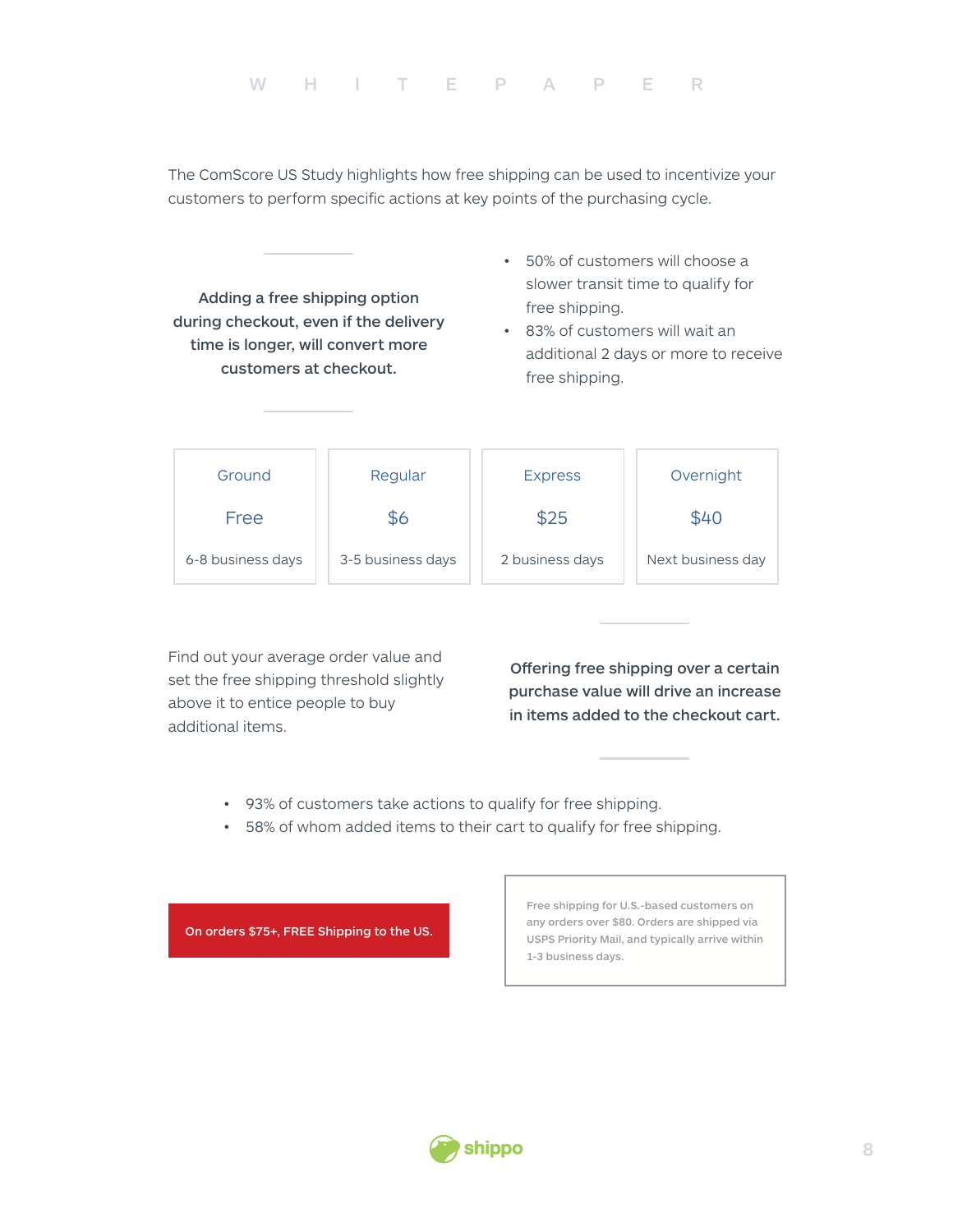For marketplaces with higher price-point products, also consider offering free shipping for all items so that the cost of shipping will never be a blocker for customers deciding whether or not they want to purchase.

To cover the cost of shipping, you can include a flat shipping cost directly into the price of your products.

Keep in mind that this method is best for more expensive and unique items where customers are less cost sensitive.

#### For instance:

Adding \$5 for shipping a \$10 phone case will seem like a lot because it's 50% of the cost of the product itself. But adding \$20 for shipping a \$500 purse will go unnoticed because it's only 4% of the original cost.

#### **Questions**

#### Evaluate what may be best for your marketplace

- 1. How cost sensitive are your customers?
- 2. What type of items do you sell?
	- What's your price-point to shipping rate ratio?
- 3. How competitive is your space?
	- What are your competitors offering?
- 4. Do you have seasonal lows that needs a boost?
- 5. What's your current shipping policy like?
	- How do you remit shipping costs to sellers?

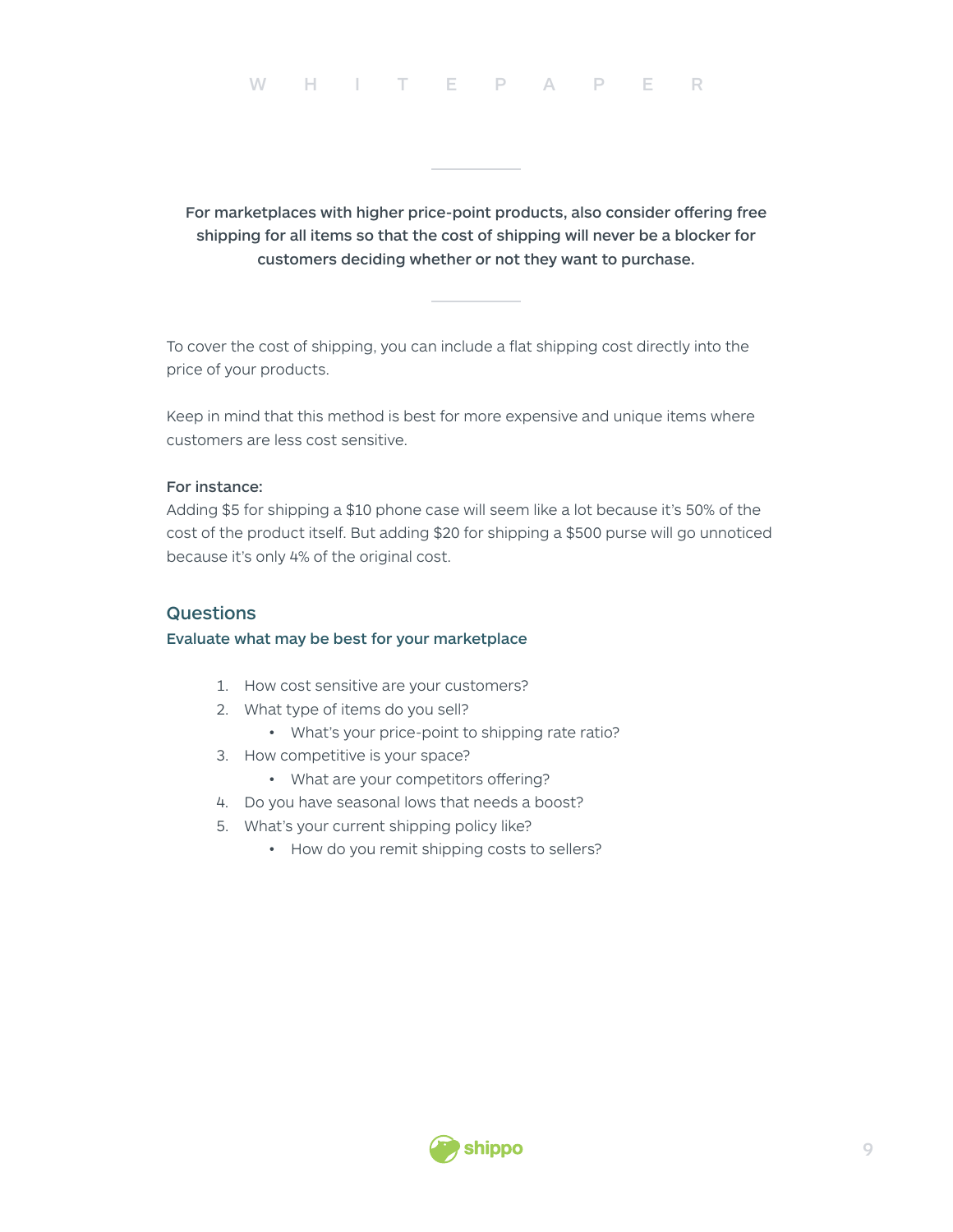# IMPROVING BUYER EXPERIENCE

It's well-established that providing a good buyer experience is very important to sales. As a marketplace, you likely do a lot for these buyers when they're going through the pre-purchasing and purchasing process. But there's often a big gap after they've completed a purchase.

## The chance a customer will make a purchase at a store they've purchased at before



But most marketing budgets are spent on new visitors - who only generate 41% of revenue. (Shopify 2016)

Especially as a marketplace, most of the time you rely on your sellers to fulfill the order and ship the package. However there's a lot you can do to service your customers, and it's all about setting the right expectations and solving their problems before they arise.

# 1. Make it easy for customers to return items, and make the return policy clear.

According to ComScore, only 50% of customers are satisfied with the information available to them about making returns and their actual ability to make a return. Unfortunately, you could lose sales from inflexible and/or unclear return policies.

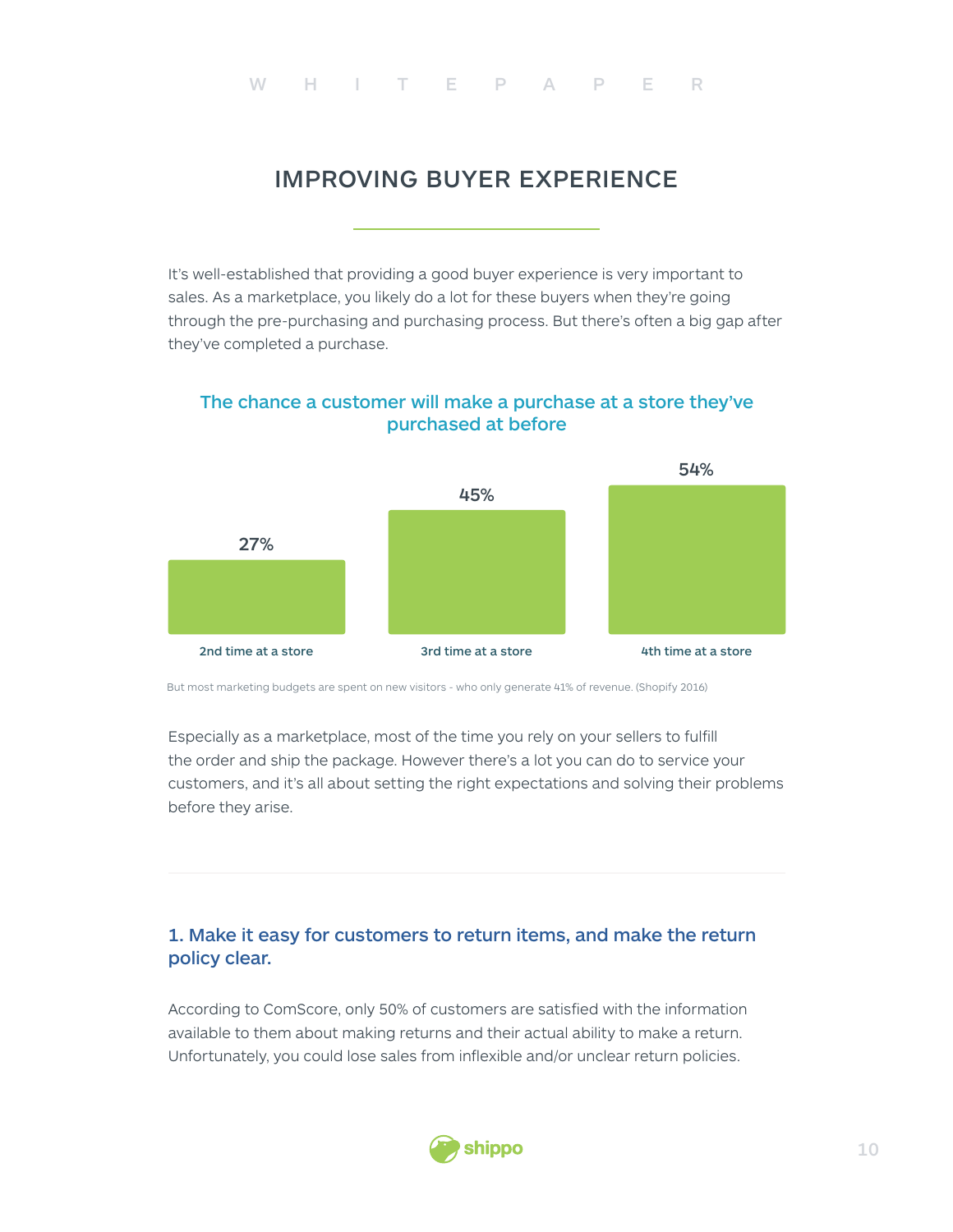- 88% of customers will review the return policy, and 66% will do so before purchasing.
- 52% of customers want to see a return label right in the box.



#### You indicated that you look at an online retailer's return policy before purchasing an item. Thinking of what you look for in a retailer's return policy, would you complete the sale online if the retailer's "return policy" stated the following? (Comscore US 2014)

Some shipping providers offer pay-on-use return labels, which are great for putting right in the box when you ship a product. You only pay for the label if the customer uses it to return the item.

# 2. Share the tracking number with customers early, make shipment delivery estimates very clear, and help your customers self-serve.

One in three shoppers report that customer satisfaction post-delivery hinges on whether the items were delivered on time, so it's important that you are proactively communicating the estimated delivery time.

The most obvious is to provide your customers with an accurate tracking number, but

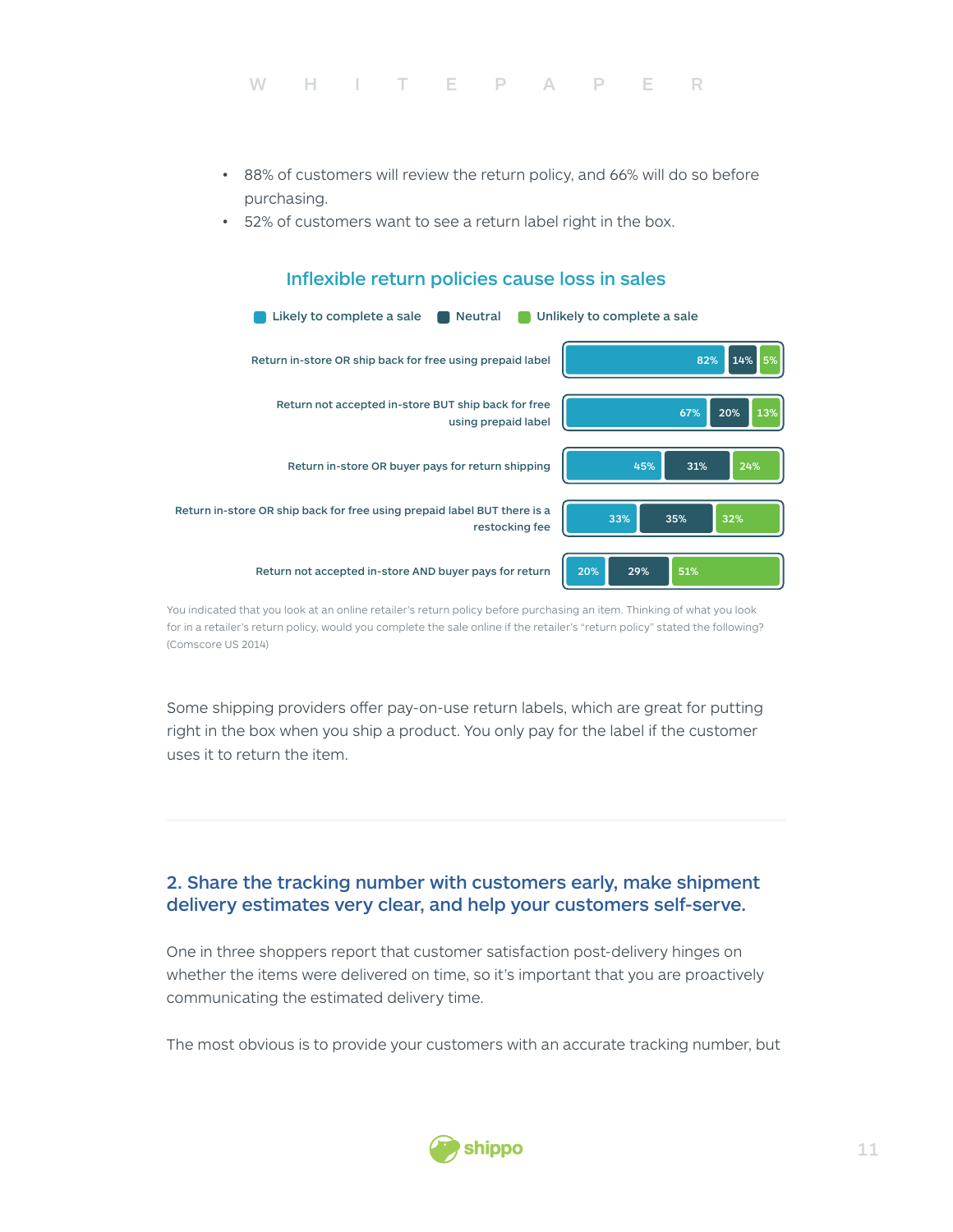Amazon went a step further. Here's what their Track Package page looks like:

Your Account > Your Orders > Order Details > Track Package

# Track Package



We've highlighted the components that are especially important to note:

- Expected delivery date: not just "transit time" but the date that your customer can expect the package.
- Trigger points at every stage of the process: order received, fulfilled, enroute, out for delivery, delivered.

Amazon has realized that customers start calculating transit time from the moment they click buy, so they want to make sure that customers have somewhere to go to check on the status.

## **Questions**

#### Think through these operational questions before implementing

- 1. Where are return shipments going? Back to your sellers or to a diferent location?
- 2. If you were able to provide a pay-on-use return label, how can you systematically get them to your sellers to have them put it inside the box?
- 3. Are your sellers currently giving you valid and accurate tracking numbers in timely fashion?

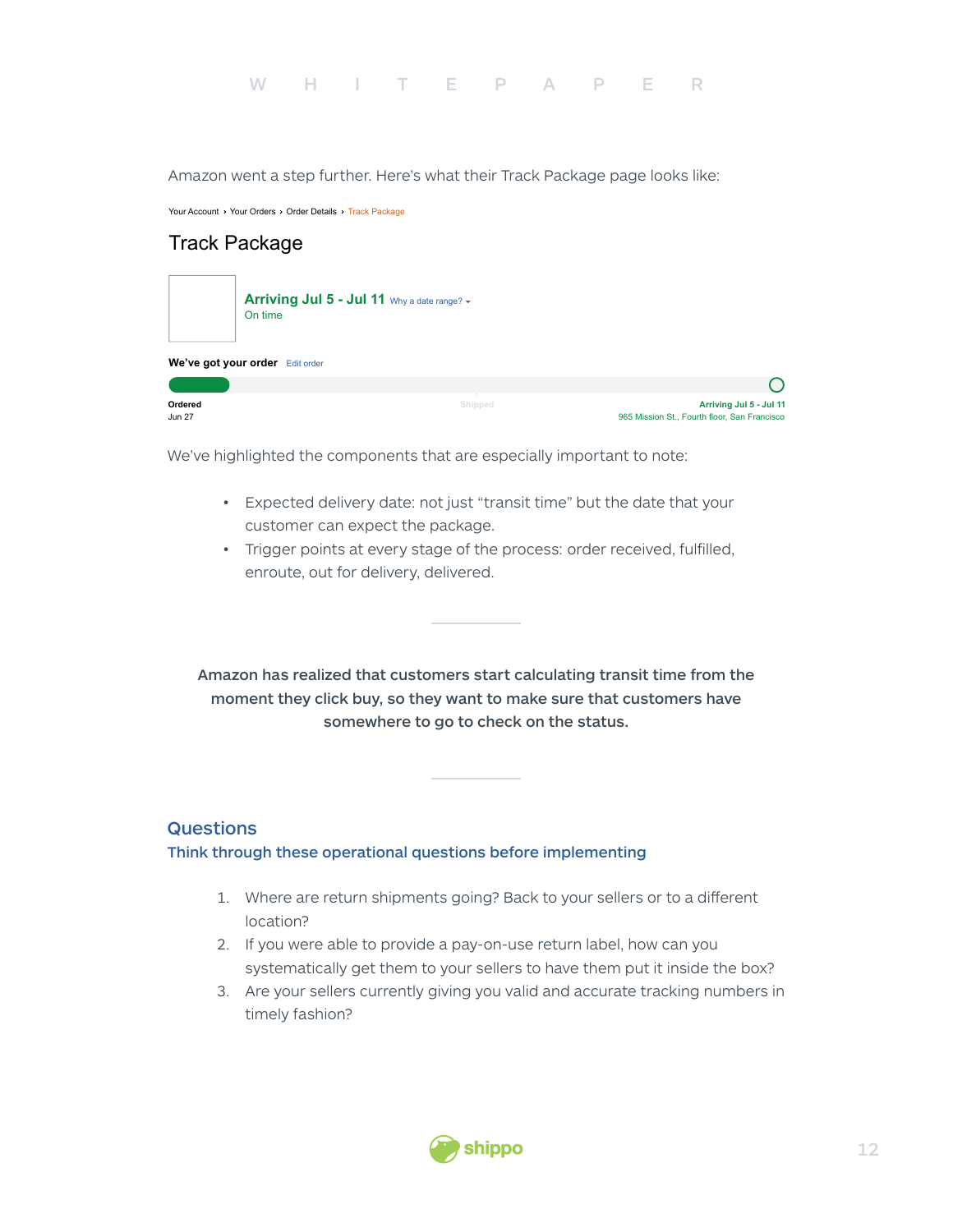# SELLER EXPERIENCE

Marketplaces are not just one-sided. You also want your sellers to have a great experience working with your platform so that they will put more inventory online.

However, most marketplaces are only able to capture half of the experience. After the customer clicks "buy", the data goes offline and it's hard to support your sellers - but it's not impossible.

Here are some ways you can support your sellers before and after the sale.

## 1. Allow sellers to create labels directly from your platform

To keep the experience consistent, you can bring shipping in-house and walk your sellers through the shipping process. This will also help you:

- Minimize shipping errors such as bad addresses.
- Get accurate and correct tracking numbers to send to your customers without relying on sellers to provide them.
- Negotiate better shipping discounts for your marketplace, and gain more visibility into actual shipping costs.

Ways that you can do this:

- 1. Send your seller a direct link with the label. All they have to do is print and stick it on the package.
- 2. Provide sellers a shipping dashboard where they can input order information and purchase labels alongside managing orders.

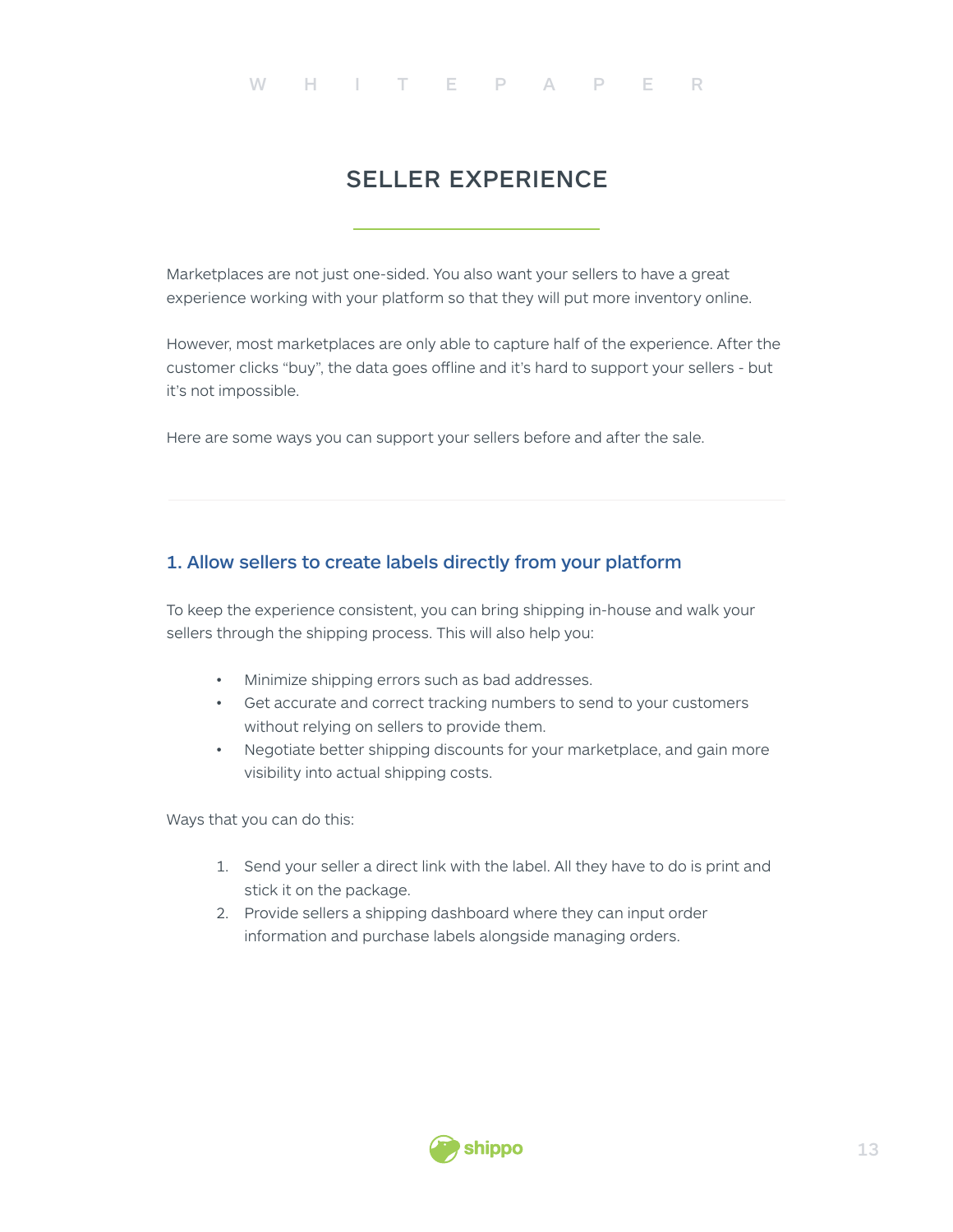# 2. Simplify shipping into flat-rate tiers so sellers are able to select their shipping option as they upload a product

For example: Mercari, the peer-to-peer mobile shopping application

Collect sender and buyer address from customer profiles first, and verifies them.

| Shan           |                                                                                 | Shan         |                |                         |
|----------------|---------------------------------------------------------------------------------|--------------|----------------|-------------------------|
| Lian           |                                                                                 | Lian         |                |                         |
|                |                                                                                 |              |                |                         |
| 465 Mission St |                                                                                 |              | 965 Mission St |                         |
| Ste 4:         | Error                                                                           | Ste 425      |                | We've standardized your |
| ZIP cc         | Oops!<br>We could not verify your address.<br>Please check your address and try | ZIP code     |                | address.<br>9410        |
| City           | again.                                                                          | City         |                | San Francisco           |
| <b>State</b>   | OK                                                                              | <b>State</b> |                | California              |
|                |                                                                                 |              |                |                         |
|                | <b>Save</b>                                                                     |              |                | <b>Save</b>             |
|                |                                                                                 |              |                |                         |

When sellers list items, they choose from 4 diferent shipping tiers, with suggested items that works well.

| Condition           | New $>$                                 |   |
|---------------------|-----------------------------------------|---|
| <b>SHIPPING</b>     |                                         | Œ |
| Fee                 | USPS 0 - 0.5 lbs / \$4<br>$\rightarrow$ |   |
| Paid by             | Seller >                                |   |
| <b>Ships from</b>   | California >                            |   |
| <b>Ships within</b> | 1-2 days $>$                            |   |
| <b>PRICING</b>      |                                         | C |
|                     | \$0                                     |   |
| Shipping            | Seller pays \$4                         |   |

| FedEx.<br>\$100 insuarance, better tracking, & safer handling       |  |
|---------------------------------------------------------------------|--|
| $0.5 - 3$ lbs / \$6<br>Purses, shoes, clothing, & small electronics |  |
| 3 - 10 lbs / \$9<br>Coats, bags, boots, & game consoles             |  |
| 10 - 20 lbs / \$15<br>Musical instruments & large electronics       |  |
| View shipping options                                               |  |
| <b>UNITED STATES</b>                                                |  |
| $0 - 0.5$ lbs / \$4<br>Accessories, hats, & beauty products         |  |
| $0.5 - 3$ lbs / \$6<br>Purses, shoes, clothing, & small electronics |  |

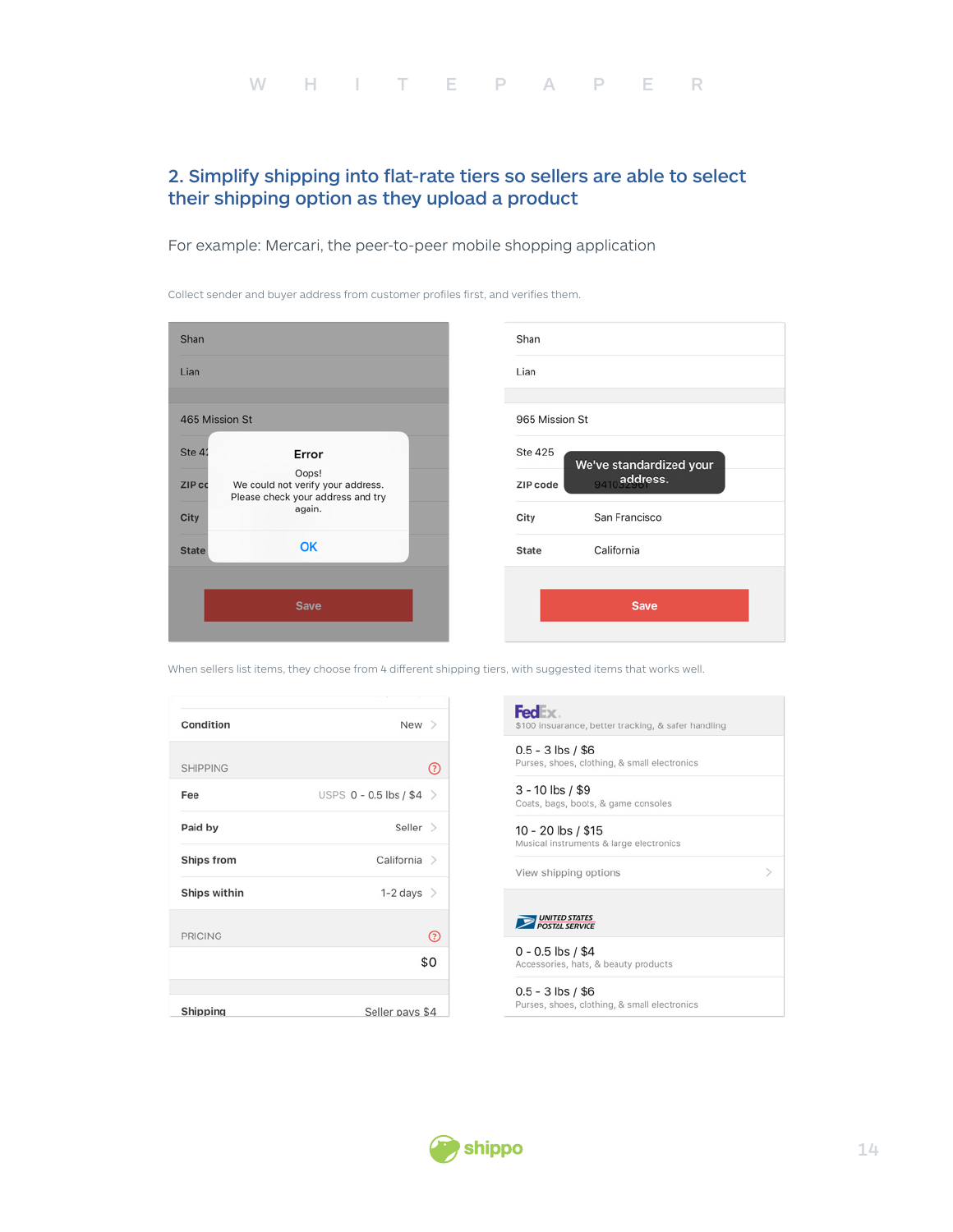# **Questions**

#### Consider these before bringing shipping in-house

- 1. What types of sellers do you have?
	- Enterprise, SMBs, individuals?
- 2. How are you currently connected with your sellers?
	- If you were to provide shipping for them, how will you send them the shipping labels?

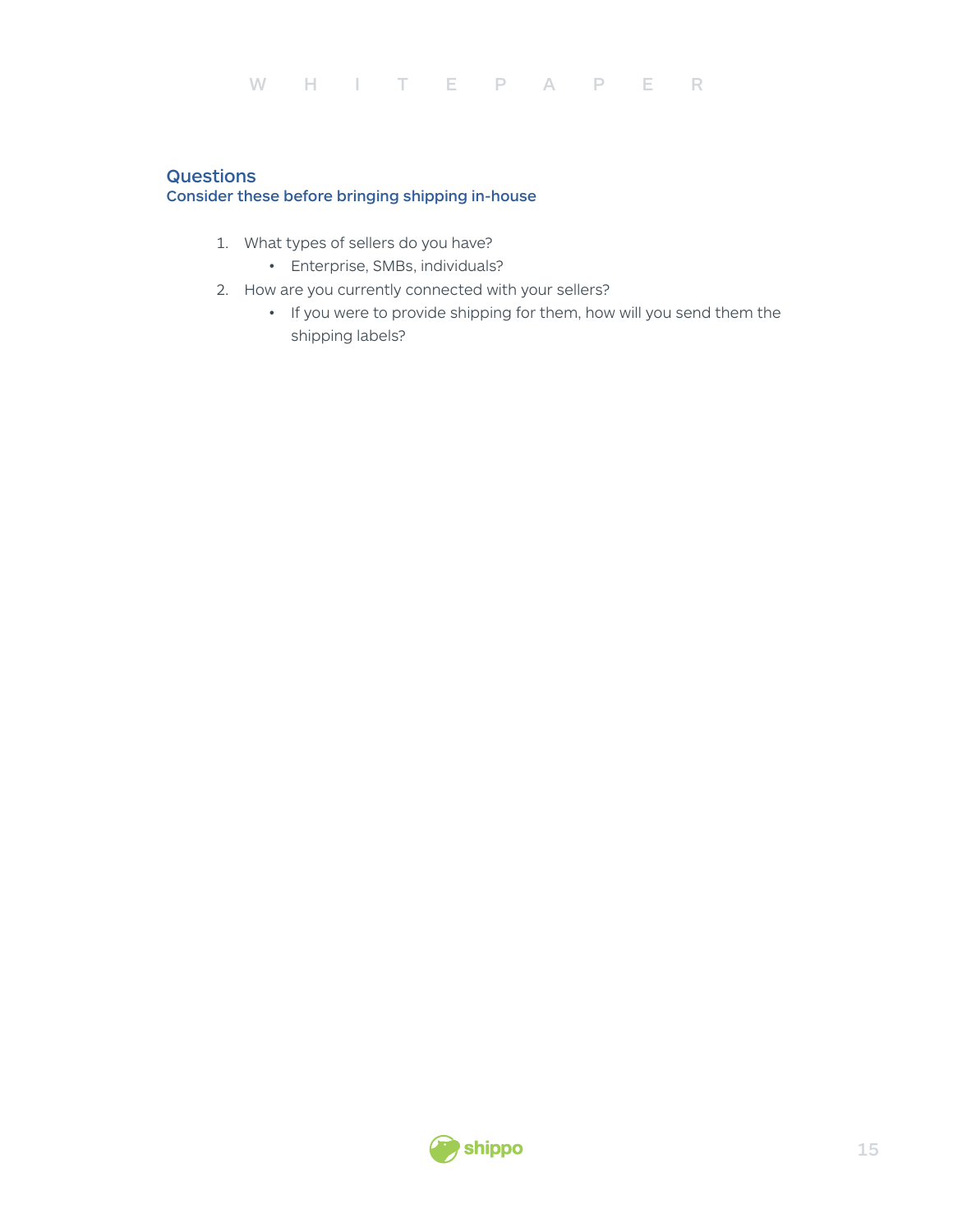# RATE SELLER QUALITY

Marketplaces are unique because they connect buyers and sellers while ensuring that everyone has a good experience with one another as well as with the platform itself.

# *"While 'trust' sounds like a subjective term, building it is highly tactical."*

— Head of Product at ThreadFlip

In addition to product quality and responsiveness, shipping data can also be used to examine how your sellers are doing.

### 1. Amount of time between when an order is placed and when it's fulfilled

Calculate the time between when an order is placed and when a tracking number is sent to the customer.

Sellers who fulfill faster will also be able to save money since they won't need to purchase last-minute expedited shipping to delivery goals.

## Out of 4 ratings for eBay Sellers, two are shipping related.

| Detailed seller ratings       |                |
|-------------------------------|----------------|
| Criteria                      | Average rating |
| Item as described             | *****          |
| Communication                 | *****          |
| Shipping time                 | *****          |
| Shipping and handling charges |                |

eBay advises: "Offer either same business day or 1 business day handling whenever you can. Offer handling times that are longer than 1 day only for exceptions and special items."

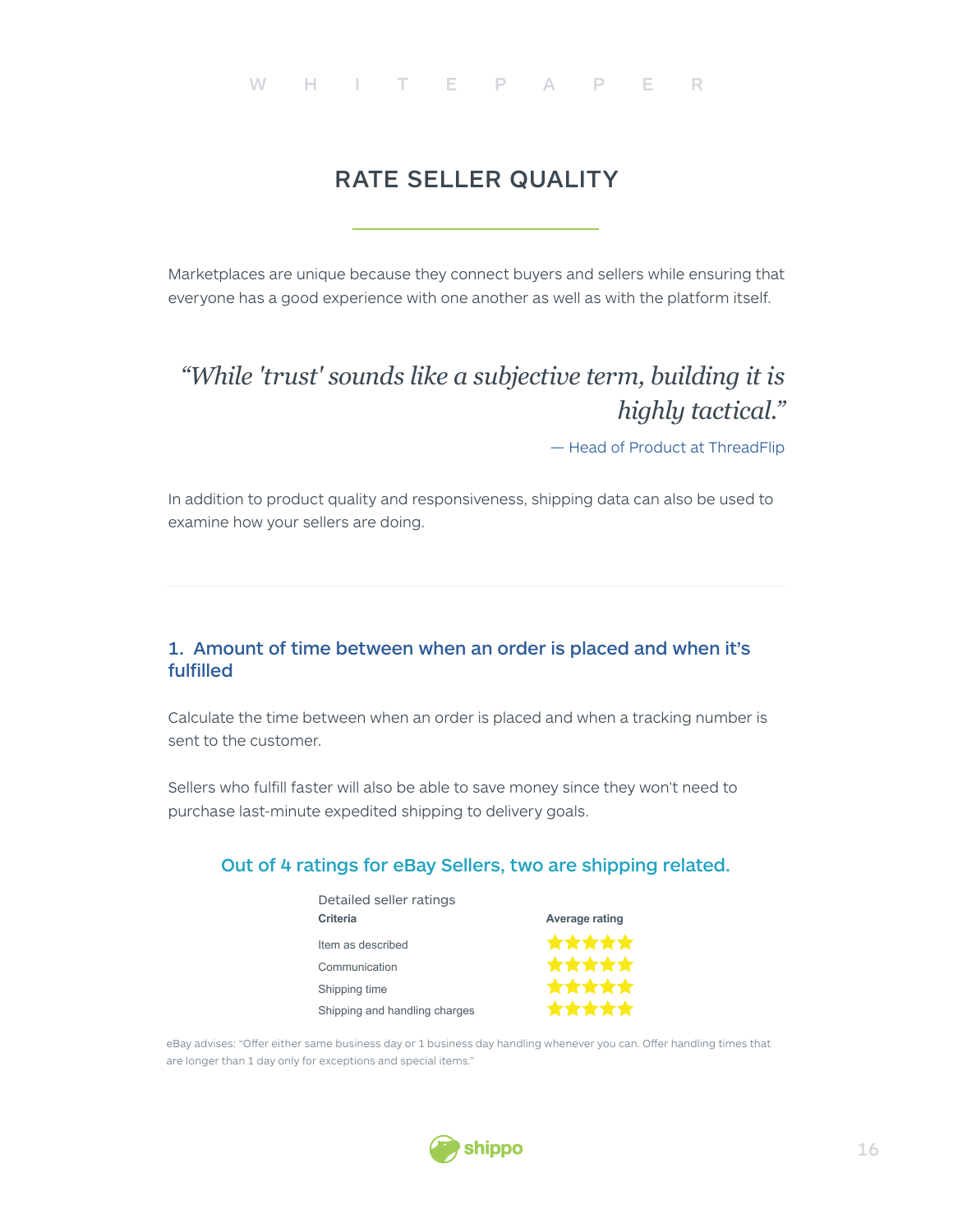#### 2. Measure validity of tracking numbers given by sellers

Ensure that sellers are providing you with accurate tracking numbers so that you are communicating correct information to buyers.

Amazon has a specific Valid Tracking Rate metric for sellers.

| Valid Tracking Rate (seller fulfilled orders only) Learn more |                                        |                                           |               |  |
|---------------------------------------------------------------|----------------------------------------|-------------------------------------------|---------------|--|
|                                                               | 7 days<br>(Jun 9, 2016 to Jun 16 2016) | 30 days<br>(May 17, 2016 to Jun 16, 2016) | <b>Target</b> |  |
| Valid Tracking Rate - All Categories [?]                      | 98%                                    | 98%                                       | >95%          |  |
| Delivered on time [?]                                         | 97%                                    | 97%                                       | >97%          |  |

Below are reasons why Amazon recommends sellers provide valid tracking numbers.

#### Fewer buyer contacts

Providing tracking numbers can help reduce the amount of time you spend answering shipping-related questions. Approximately 40% of buyer contacts are about shipment status, and the Where's My Stuf contact rate is 35 times greater for untracked shipments than it is for shipments with a valid tracking number.

#### Decreased order defects

The order defect rate for untracked shipments is 1.7 times greater than the rate for tracked shipments.

#### Protection from A-to-Z guarantee claims

Without tracking, a seller automatically loses any "Order not received" A-to-Z claim. Tracking helps you represent yourself against these claims and may prevent loss. Additionally, because tracking gives buyers the ability to track the exact location of the shipped package, you may receive fewer claims.

#### Improved seller feedback ratings

Buyers tell us that being able to track their packages is one of the main reasons to leave positive feedback.

#### Reduced lost shipment costs

Tracking can significantly reduce the costs associated with a lost shipment. If a package is lost in transit, sellers can use tracking to find out where it was lost and then determine responsibility.

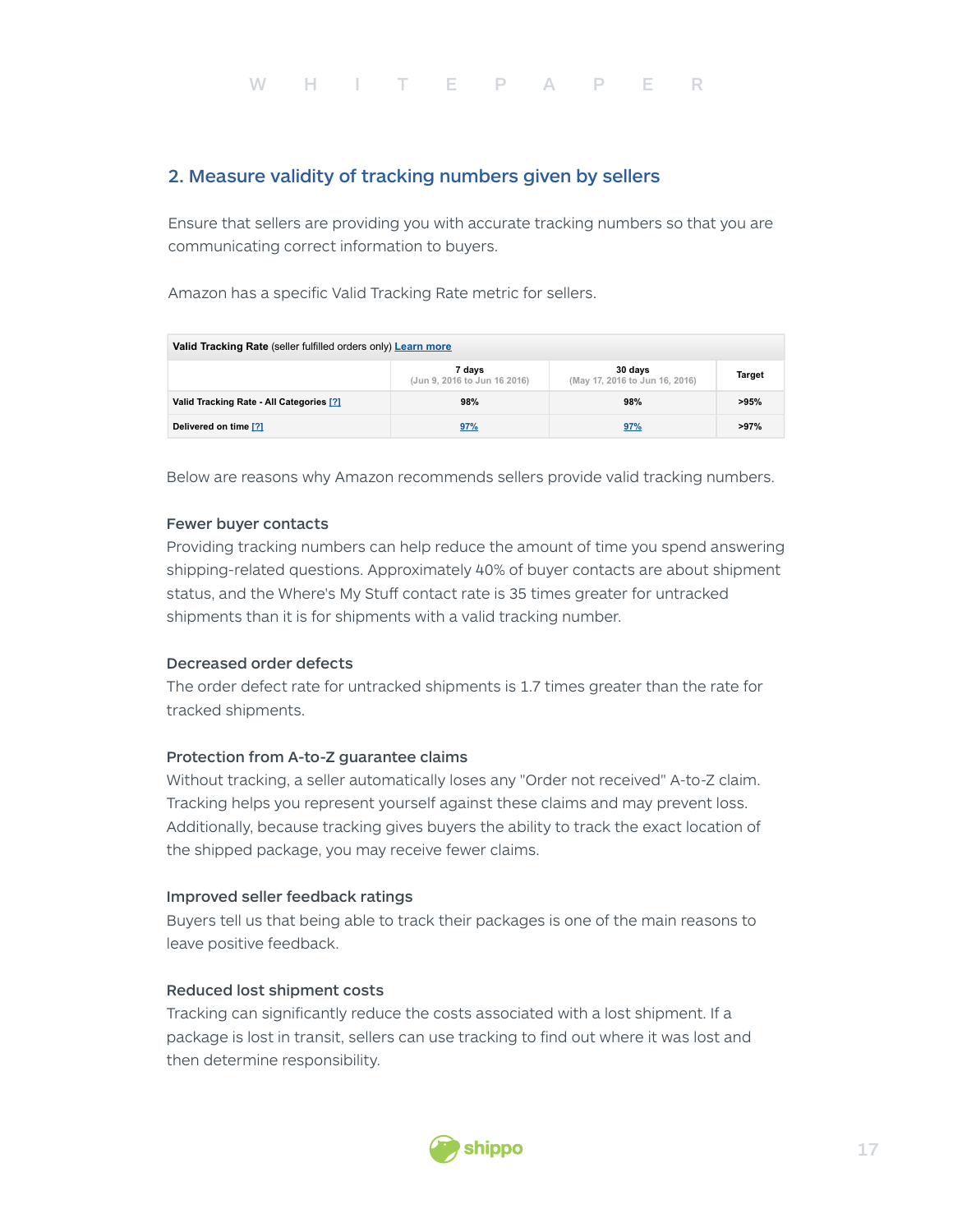#### Improved conversion

When you use tracking on 98% of your shipments and your on-time delivery rate is 97%, you become eligible to reduce handling and transit promise times. This is proven to increase conversion and revenue.

#### Eligibility for exclusive programs

Sellers who provide tracking for their packages and meet their delivery promises can qualify for programs such as Premium Shipping Options, which are proven to increase conversion and drive sales. Learn more about Premium Shipping Options.

## 3. Track if an order is delivered on-time

48% of customer find guaranteed delivery dates important when checking out online. (ComScore US 2016) so it's important that sellers are fulfilling quickly, and the correct service level is used to get shipments to customers on time.

Shoppers are willing to wait, so long as their expectations are set correctly.

#### Milestones to measure:

- Date and time that the order was placed, and the estimated delivery date at checkout
- When the tracking number was sent to the customers
	- If the tracking number is valid
- When the package arrived
	- If it arrived by the estimated date at checkout
	- If the seller is willing to share, determine what service level was purchased.

Collecting information about the fulfillment process can allow you learn more about your marketplace. Use data from these milestones to provide sellers with ways they can improve their services and save money.

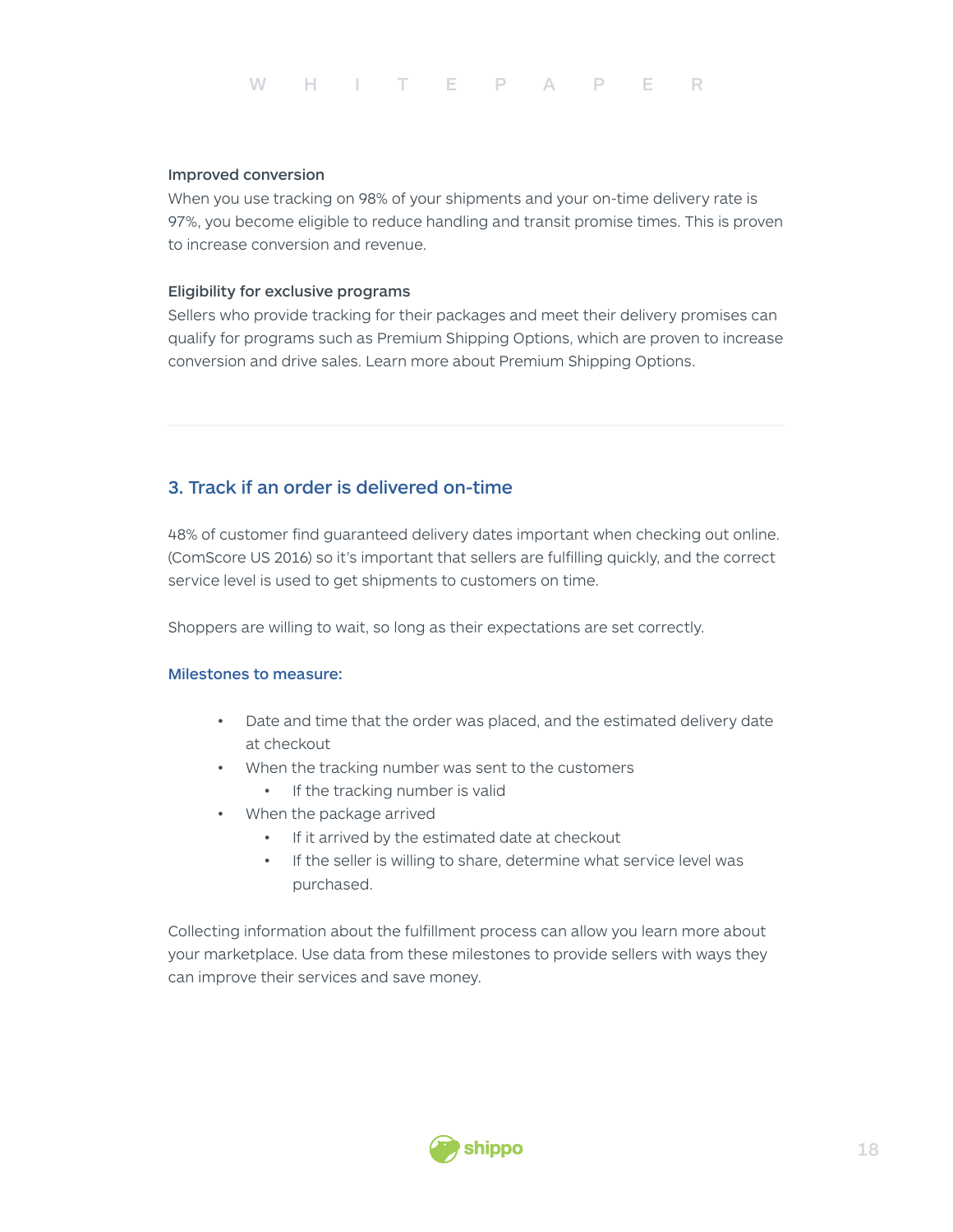## **Questions**

#### Lessons that can be extracted from collecting data

- 1. Are sellers taking a long time to fulfill orders then needing to pay more for expedited shipping to get their packages to buyers on time?
- 2. Are your sellers consistently giving you accurate tracking numbers?
	- If it's a problem, why are they incentivized to give you incorrect information?
- 3. Can you provide sellers with an easier way to purchase shipping labels?
	- Perhaps through their marketplace dashboard, or a direct email from you.

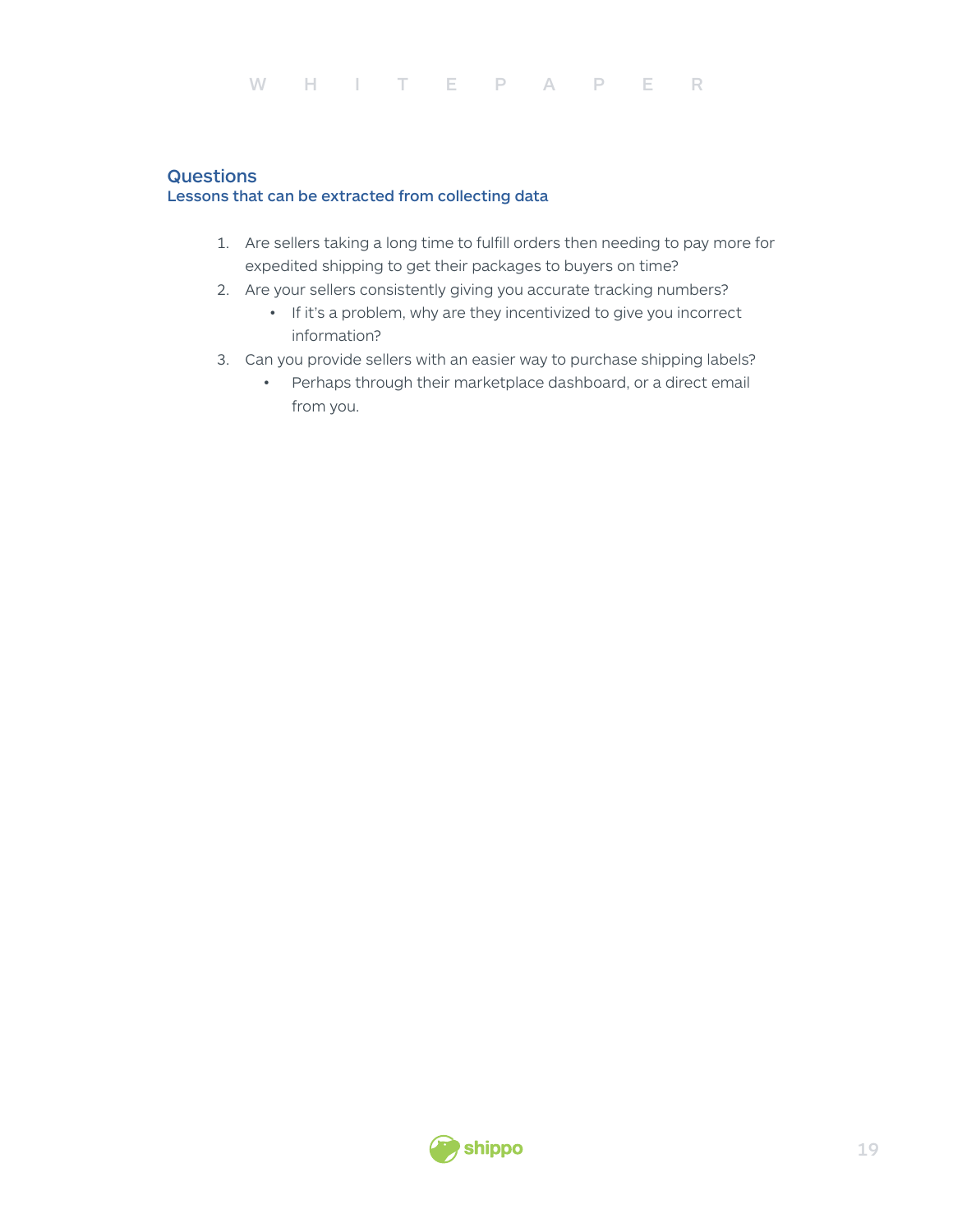# CUSTOMER SUPPORT

Empower your customer support team with easily accessible shipping information. Let them provide the highest quality of service to your customers at the lowest cost of time and resources.

According to Amazon, approximately 40% of buyer contacts are about status such as:

- Where's my package?"
- "What's my tracking number?"
- "Has my order shipped?"

The best way is to help your support team is to make sure that they have complete and accurate information about shipments.

# 1. Ensure that the customer support team has all shipping information at hand

Arm your customer support team with the following information:

- Date and time the order was placed
- Estimated delivery date shown at check out
- Date that package was picked up/dropped off with the carrier
- Valid tracking number
- Service level and estimated delivery date given by carrier
- Cost of shipping

To decrease the number of support tickets, it can be helpful to automatically send customers some of this information so that they have it on record.

It can also be helpful to inform customers if you know that there shipment will arrive later than initially communicated.

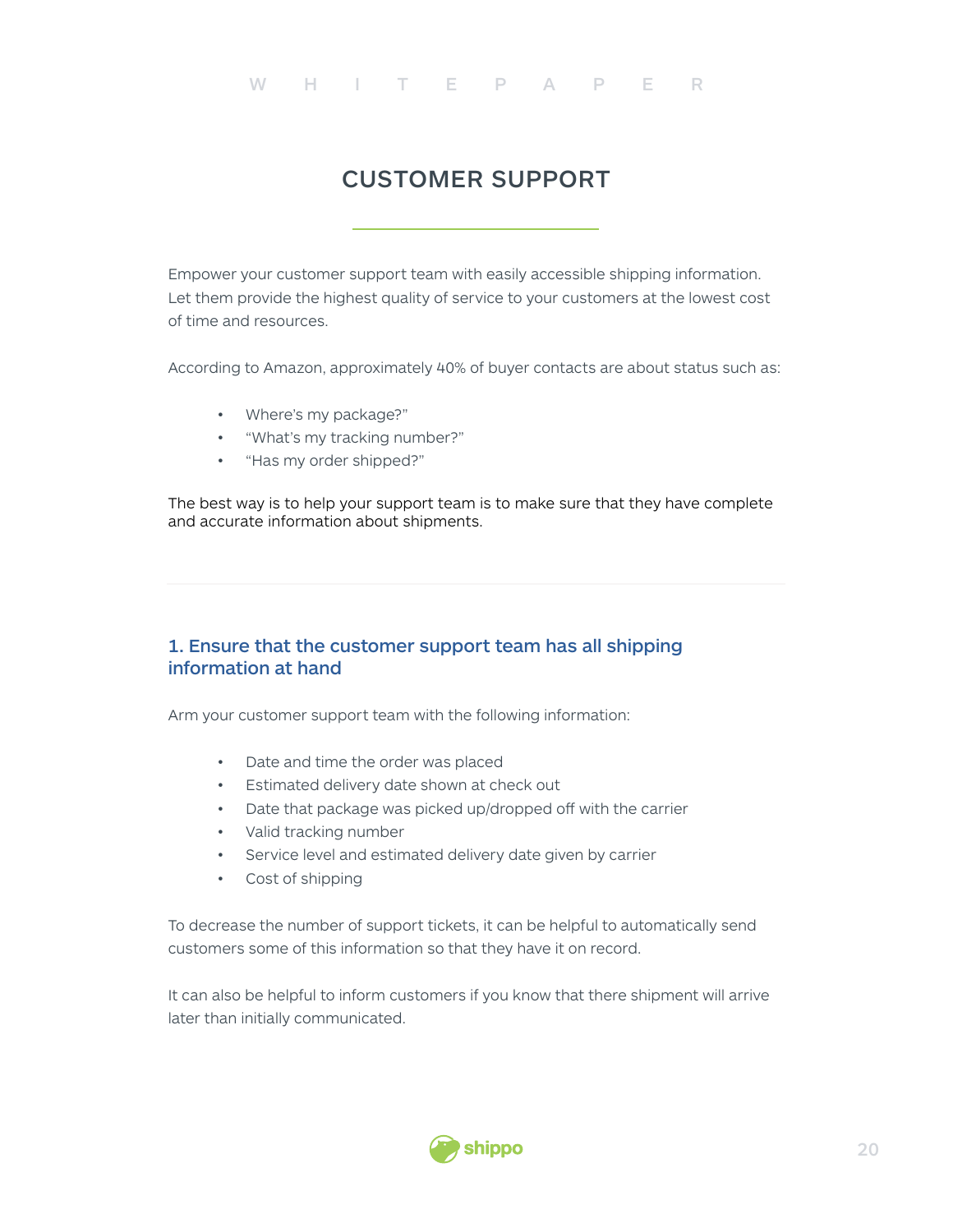## 2. Bringing shipping in-house and provide support with access to the system

Bringing shipping in-house can remove many shipping unknowns and keep everything consistent across your platform. Details such getting valid tracking numbers, and purchasing the correct service levels can be easily controlled to create a better experience for customers.

For customer support teams, bringing shipping in-house also means that they will have more accurate information at their fingertips without having to chase after sellers.

Providing the support team with the option to override and adjust shipping as needed will also go a long way if shipping is brought in-house. Since sellers may now also submit support tickets for shipping, the support team will want the ability to adjust shipping as necessary.

### **Questions**

#### Ask these before implementing any new process

- 1. What types of support tickets are coming in?
	- Can you provide customers with the answers to their questions before they ask in an automated way?
- 2. What types of services are your customers expecting?
	- Are you a luxury goods marketplace?
	- Did they pay to receive top-level support?
- 3. How reliable are your sellers at providing you with the necessary information for your support team?
	- How do you share information with them?
	- Is it also automated and collected in an easily accessible database for your support team?

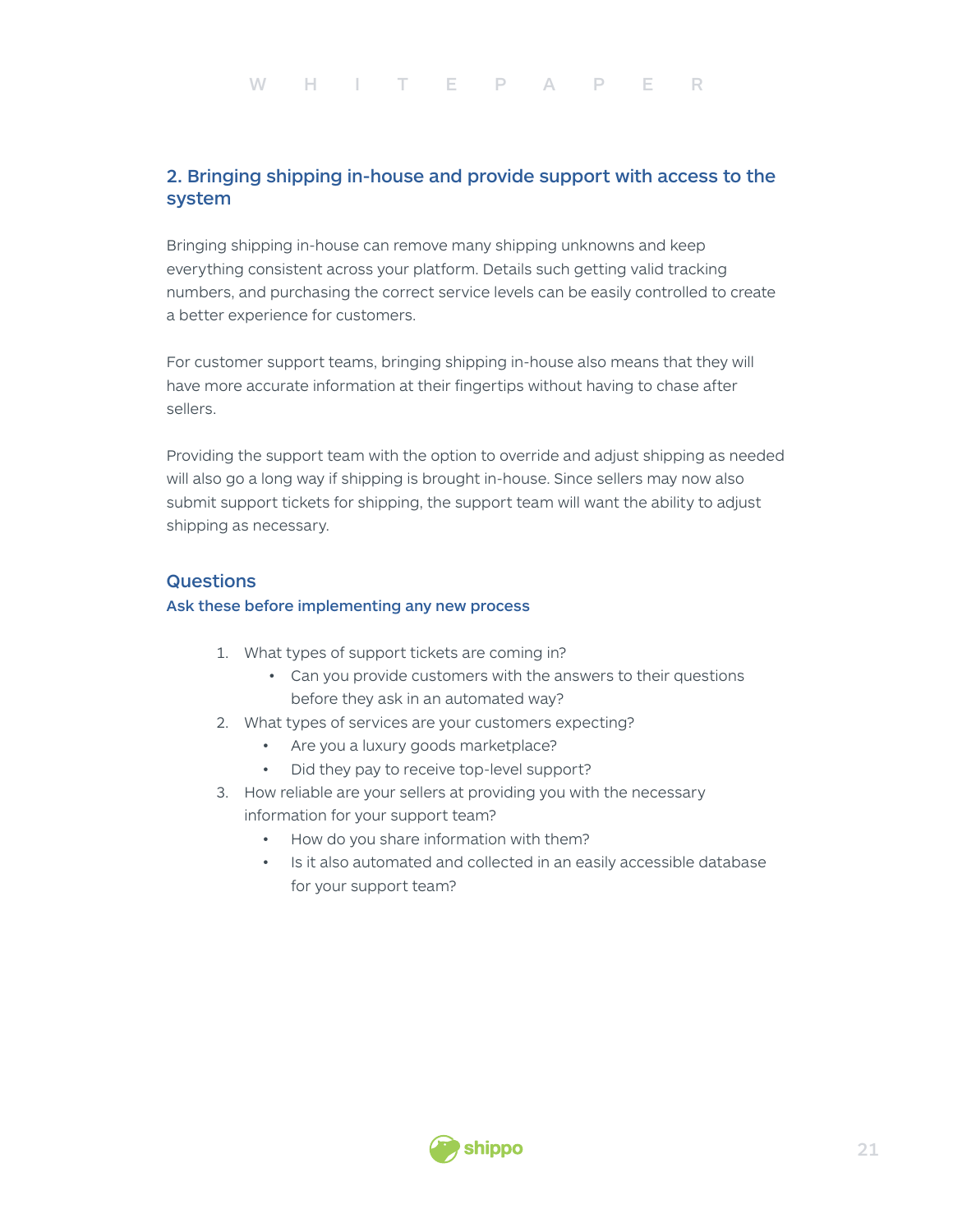# FRAUD PREVENTION

There are often shipping patterns that can be used to prevent fraud in your marketplace. Having an understanding of your customers and familiarizing yourself with their buying patterns can help you detect anything out of the ordinary.

Here are some common examples of fraud patterns that can serve as warning signals for fraudulent activities:

- Shipping address to a high-risk country or location that's known for fraud
- Exceptionally large order
- Shipment rerouting after a purchase
- Abnormally large amount of international orders within a short timespan
- Abnormally large number of order during off hours within a short timespan
- Several orders from diferent customers shipped to the same address
- Orders with an unusual number of the same item
- Orders from suspicious or undeliverable emails

While these fraudulent patterns don't automatically mean that these orders are definitely fake, they can help you identify unusual behaviours within your marketplace.

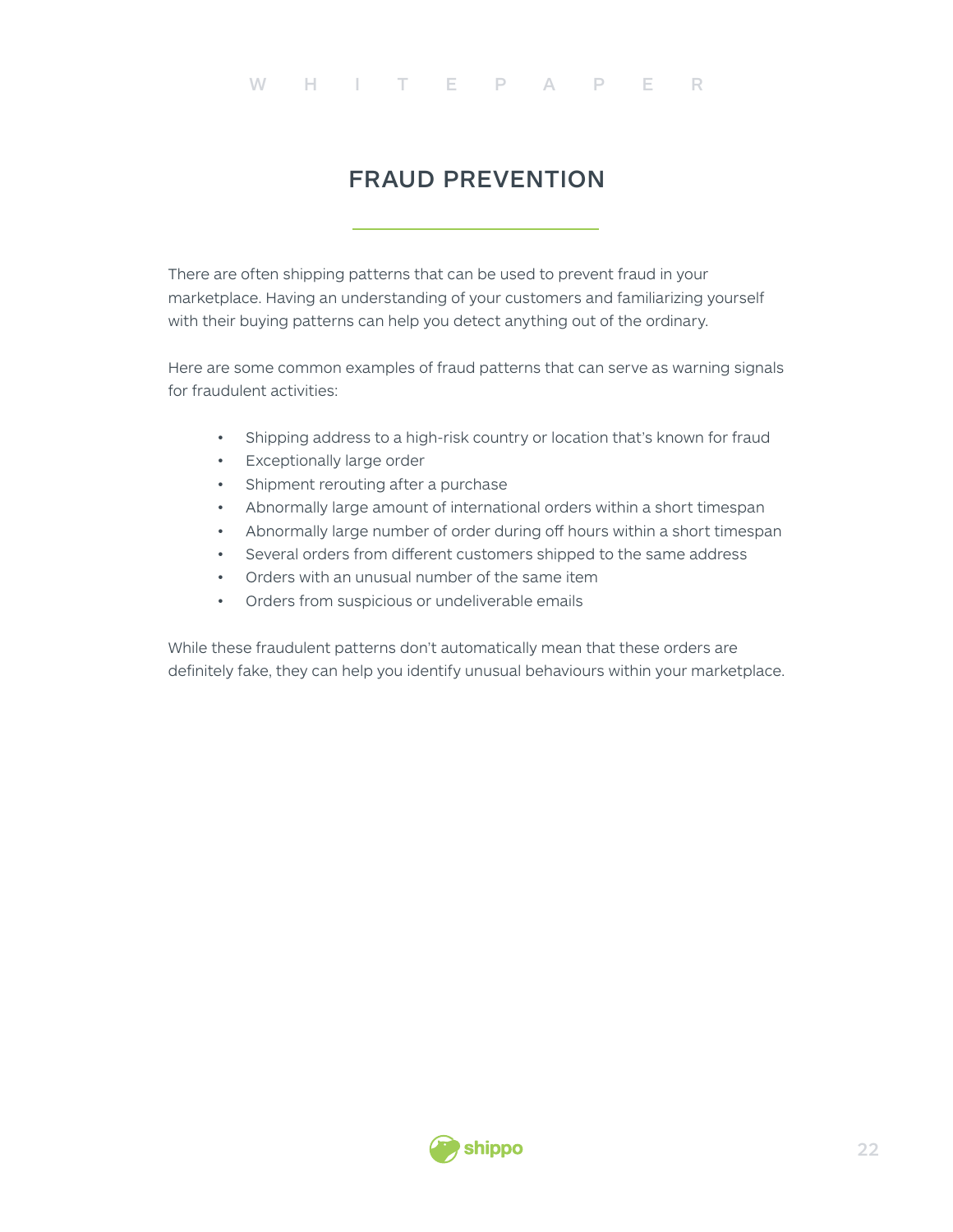# **CONCLUSION**

As you can see, shipping is closely tied to many marketplace components. From driving sales and improving buyer and seller experiences to internal operations such as seller rating, customer support, and fraud, the entire online shopping experience can be tied together with shipping.

Many of these operations can be improved by collecting the right information and presenting them in a diferent format. Depending on your resources and specific requirements, it can be easy to revamp shipping into a tool across multiple operations.

Test it out, find out what clicks with your audience, and do some more. Get started now.